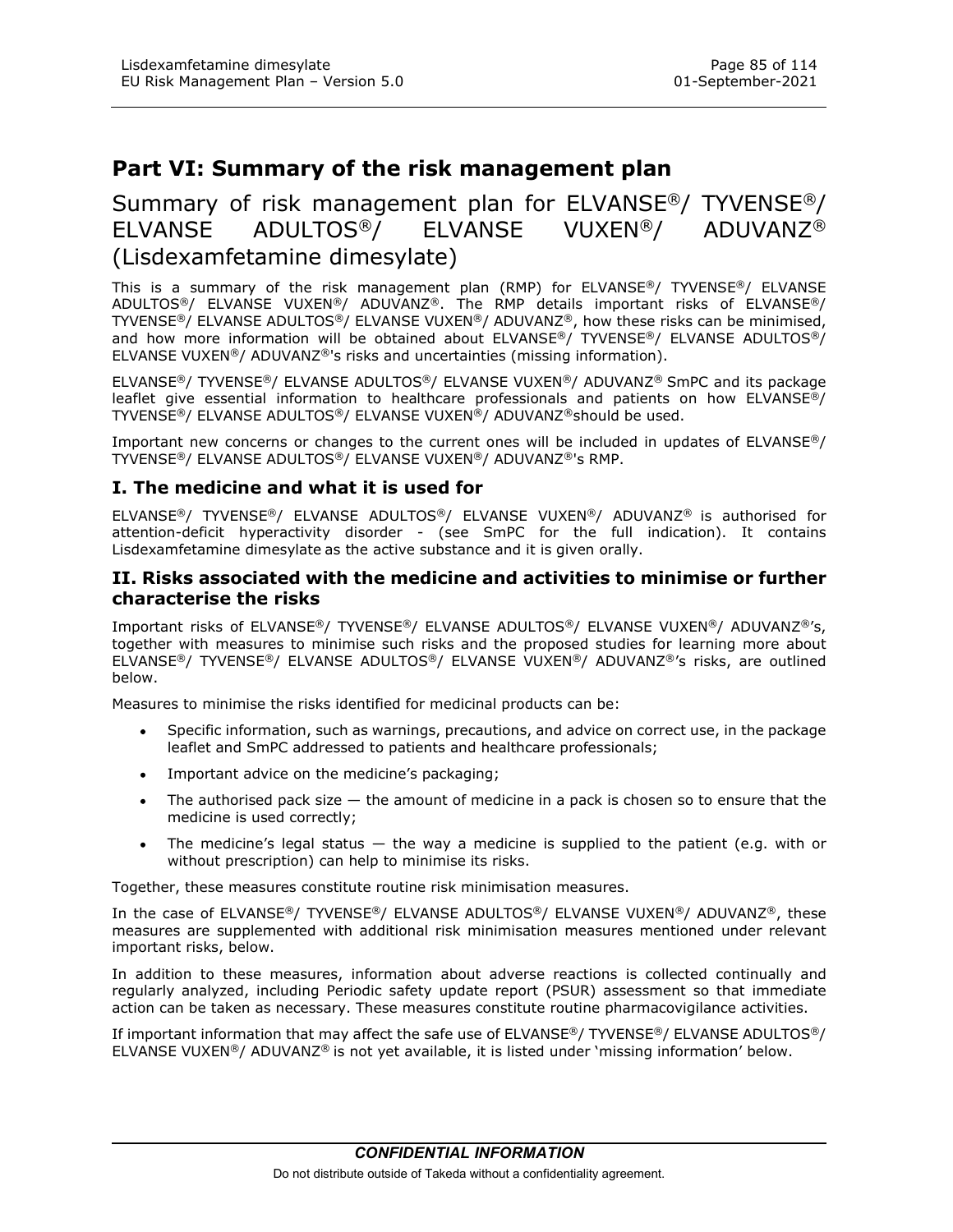### II.A List of important risks and missing information

Important risks of ELVANSE®/ TYVENSE®/ ELVANSE ADULTOS®/ ELVANSE VUXEN®/ ADUVANZ® are risks that need special risk management activities to further investigate or minimise the risk, so that the medicinal product can be safely taken. Important risks can be regarded as identified or potential. Identified risks are concerns for which there is sufficient proof of a link with the use of ELVANSE®/ TYVENSE®/ ELVANSE ADULTOS®/ ELVANSE VUXEN®/ ADUVANZ®. Potential risks are concerns for which an association with the use of this medicine is possible based on available data, but this association has not been established yet and needs further evaluation. Missing information refers to information on the safety of the medicinal product that is currently missing and needs to be collected (e.g. on the long-term use of the medicine). Lisdexamfetamine dimesylate<br>
EU Risk Management Plan – Version 5.0<br>
01-September-2021<br>
ILA List of important risks and missing information<br>
mportant risks of ELVANSE®/ TVVENSE®/ ELVANSE ADULTOS®/ ELVANSE VUXEN®/ ADUVANZ® a

| Lisdexamfetamine dimesylate<br>EU Risk Management Plan - Version 5.0 |                  |                                                                                                                                                                                                                                                                                                                                                                                                                                                                                                                                                                                                                                                                                                                                                                                                                                     | Page 86 of 114<br>01-September-2021 |
|----------------------------------------------------------------------|------------------|-------------------------------------------------------------------------------------------------------------------------------------------------------------------------------------------------------------------------------------------------------------------------------------------------------------------------------------------------------------------------------------------------------------------------------------------------------------------------------------------------------------------------------------------------------------------------------------------------------------------------------------------------------------------------------------------------------------------------------------------------------------------------------------------------------------------------------------|-------------------------------------|
| II.A List of important risks and missing information                 |                  |                                                                                                                                                                                                                                                                                                                                                                                                                                                                                                                                                                                                                                                                                                                                                                                                                                     |                                     |
| (e.g. on the long-term use of the medicine).                         |                  | Important risks of ELVANSE®/ TYVENSE®/ ELVANSE ADULTOS®/ ELVANSE VUXEN®/ ADUVANZ® are<br>risks that need special risk management activities to further investigate or minimise the risk, so that<br>the medicinal product can be safely taken. Important risks can be regarded as identified or potential.<br>Identified risks are concerns for which there is sufficient proof of a link with the use of ELVANSE®/<br>TYVENSE®/ ELVANSE ADULTOS®/ ELVANSE VUXEN®/ ADUVANZ®. Potential risks are concerns for<br>which an association with the use of this medicine is possible based on available data, but this<br>association has not been established yet and needs further evaluation. Missing information refers to<br>information on the safety of the medicinal product that is currently missing and needs to be collected |                                     |
| List of important risks and missing information                      |                  |                                                                                                                                                                                                                                                                                                                                                                                                                                                                                                                                                                                                                                                                                                                                                                                                                                     |                                     |
| Important identified risks                                           |                  | 1. Intentional drug misuse, abuse and diversion                                                                                                                                                                                                                                                                                                                                                                                                                                                                                                                                                                                                                                                                                                                                                                                     |                                     |
|                                                                      | adolescents      | 2. Growth retardation and developmental delay in children and                                                                                                                                                                                                                                                                                                                                                                                                                                                                                                                                                                                                                                                                                                                                                                       |                                     |
|                                                                      | 3.               | Psychosis/Mania                                                                                                                                                                                                                                                                                                                                                                                                                                                                                                                                                                                                                                                                                                                                                                                                                     |                                     |
|                                                                      | 4.               | Hostility/Aggression                                                                                                                                                                                                                                                                                                                                                                                                                                                                                                                                                                                                                                                                                                                                                                                                                |                                     |
|                                                                      | 5. Depression    |                                                                                                                                                                                                                                                                                                                                                                                                                                                                                                                                                                                                                                                                                                                                                                                                                                     |                                     |
| Important potential risks                                            |                  | 1. Serious cardiovascular events (including arrhythmias,<br>ischaemic cardiac events, cardiomyopathy, sudden death)                                                                                                                                                                                                                                                                                                                                                                                                                                                                                                                                                                                                                                                                                                                 |                                     |
|                                                                      |                  | 2. Cerebrovascular disorders (ischaemic and haemorrhagic stroke)                                                                                                                                                                                                                                                                                                                                                                                                                                                                                                                                                                                                                                                                                                                                                                    |                                     |
|                                                                      | 3.<br>Syncope    |                                                                                                                                                                                                                                                                                                                                                                                                                                                                                                                                                                                                                                                                                                                                                                                                                                     |                                     |
|                                                                      | 4. Suicidality   |                                                                                                                                                                                                                                                                                                                                                                                                                                                                                                                                                                                                                                                                                                                                                                                                                                     |                                     |
|                                                                      | 5. Off-label use |                                                                                                                                                                                                                                                                                                                                                                                                                                                                                                                                                                                                                                                                                                                                                                                                                                     |                                     |
|                                                                      |                  | 6. Neonatal effects on growth (via lactation)                                                                                                                                                                                                                                                                                                                                                                                                                                                                                                                                                                                                                                                                                                                                                                                       |                                     |
| Missing information                                                  |                  | 1. Safety in pregnant women                                                                                                                                                                                                                                                                                                                                                                                                                                                                                                                                                                                                                                                                                                                                                                                                         |                                     |
|                                                                      |                  | 2. Safety in the elderly                                                                                                                                                                                                                                                                                                                                                                                                                                                                                                                                                                                                                                                                                                                                                                                                            |                                     |
|                                                                      | 3.<br>in adults  | Long-term safety (cardiovascular and cerebrovascular effects)                                                                                                                                                                                                                                                                                                                                                                                                                                                                                                                                                                                                                                                                                                                                                                       |                                     |
| II.B Summary of important risks                                      |                  |                                                                                                                                                                                                                                                                                                                                                                                                                                                                                                                                                                                                                                                                                                                                                                                                                                     |                                     |
| product.                                                             |                  | The safety information in the proposed product information is aligned to the reference medicinal                                                                                                                                                                                                                                                                                                                                                                                                                                                                                                                                                                                                                                                                                                                                    |                                     |
|                                                                      |                  | Important identified risk: Intentional drug misuse, abuse and diversion                                                                                                                                                                                                                                                                                                                                                                                                                                                                                                                                                                                                                                                                                                                                                             |                                     |
| <b>Evidence for linking the risk to</b><br>the medicine              |                  | Reports of misuse, abuse and diversion of LDX have been<br>received via post-marketing surveillance and are<br>databased in the Shire Global Safety System                                                                                                                                                                                                                                                                                                                                                                                                                                                                                                                                                                                                                                                                          |                                     |
| <b>Risk factors and risk groups</b>                                  |                  | Identified risk factors for substance abuse in adolescents<br>and young adults include living in poverty, ineffective<br>parenting, having a caregiver who abuses drugs, poor                                                                                                                                                                                                                                                                                                                                                                                                                                                                                                                                                                                                                                                       |                                     |

### II.B Summary of important risks

|                                                  | 4. Suicidality |                                                                                                                                                                                                                                              |
|--------------------------------------------------|----------------|----------------------------------------------------------------------------------------------------------------------------------------------------------------------------------------------------------------------------------------------|
|                                                  | 5.             | Off-label use                                                                                                                                                                                                                                |
|                                                  | 6.             | Neonatal effects on growth (via lactation)                                                                                                                                                                                                   |
| Missing information                              |                | Safety in pregnant women                                                                                                                                                                                                                     |
|                                                  | 2.             | Safety in the elderly                                                                                                                                                                                                                        |
|                                                  | 3.             | Long-term safety (cardiovascular and cerebrovascular effects)<br>in adults                                                                                                                                                                   |
| product.                                         |                | The safety information in the proposed product information is aligned to the reference medicinal                                                                                                                                             |
|                                                  |                | Important identified risk: Intentional drug misuse, abuse and diversion                                                                                                                                                                      |
| Evidence for linking the risk to<br>the medicine |                | Reports of misuse, abuse and diversion of LDX have been<br>received via post-marketing surveillance and are<br>databased in the Shire Global Safety System                                                                                   |
| <b>Risk factors and risk groups</b>              |                | Identified risk factors for substance abuse in adolescents<br>and young adults include living in poverty, ineffective<br>parenting, having a caregiver who abuses drugs, poor<br>classroom behaviour or social skills, academic failure, and |
|                                                  |                | <b>CONFIDENTIAL INFORMATION</b>                                                                                                                                                                                                              |
|                                                  |                | Do not distribute outside of Takeda without a confidentiality agreement                                                                                                                                                                      |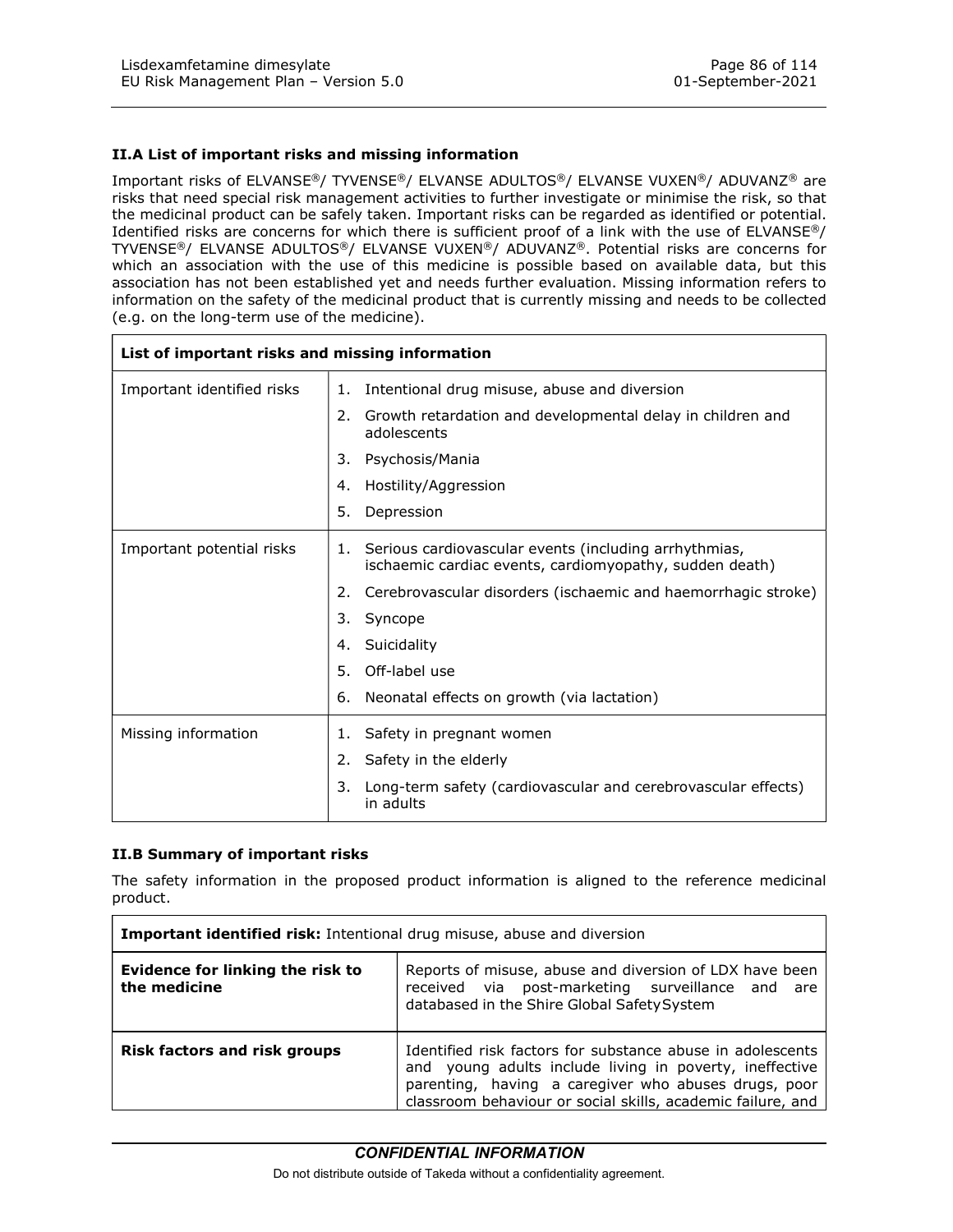| Lisdexamfetamine dimesylate<br>EU Risk Management Plan - Version 5.0 | Page 87 of 114<br>01-September-2021                                                                                                                                                                                                           |
|----------------------------------------------------------------------|-----------------------------------------------------------------------------------------------------------------------------------------------------------------------------------------------------------------------------------------------|
|                                                                      |                                                                                                                                                                                                                                               |
|                                                                      | association with drug- abusing peers [168].                                                                                                                                                                                                   |
|                                                                      | Factors identified in adults for any prescription drug<br>nonmedical use include: the age group 18-25 years, male<br>sex, white race, and not beingmarried [169].                                                                             |
| <b>Risk minimisation measures</b>                                    | <b>Routine risk minimisation measures:</b>                                                                                                                                                                                                    |
|                                                                      | Misuse and abuse monitoring stipulation in Section 4.2 of<br>the SmPCDrug abuse and misuse warning in Section 4.4 of<br>the SmPC Diversion monitoring stipulation in Section 4.2<br>of the SmPC Diversion warning in Section 4.4 of the SmPC. |
|                                                                      | <b>Additional risk minimisation measures:</b><br>Educational tools.                                                                                                                                                                           |
| <b>Additional pharmacovigilance</b>                                  | Additional pharmacovigilance activities:                                                                                                                                                                                                      |
| activities                                                           | None                                                                                                                                                                                                                                          |
| adolescents                                                          | Important identified risk: Growth retardation and developmental delay in children and                                                                                                                                                         |
| Evidence for linking the risk to<br>the medicine                     | Growth retardation and developmental delay related to<br>therapy with LDX have been documented in Shire Global<br>Safety System, and scientific literature.                                                                                   |
| <b>Risk factors and risk groups</b>                                  | Risk factors for growth retardation among children and<br>adolescents include chronic undernutrition, infectious<br>disease, restricted intrauterinegrowth [170], and preterm<br>birth [171].                                                 |
|                                                                      | Risk factors for developmental delays include living in a<br>low-income household[44], being of low birth weight<br>[172], having foetal alcohol syndrome, genetic, and<br>behaviouralconditions, and having infections (CDC 2005).           |
| <b>Risk minimisation measures</b>                                    | <b>Routine risk minimisation measures:</b>                                                                                                                                                                                                    |
|                                                                      | Pre-treatment growth monitoring stipulation in Section 4.2<br>of the SmPCGrowth warning in Section 4.4 of the SmPC                                                                                                                            |
|                                                                      | This risk is addressed in Section 4.8 (Undesirable effect) of<br>the SmPC.                                                                                                                                                                    |
|                                                                      | <b>Additional risk minimisation measures:</b>                                                                                                                                                                                                 |
|                                                                      |                                                                                                                                                                                                                                               |
|                                                                      | Educational tools.                                                                                                                                                                                                                            |
| <b>Additional pharmacovigilance</b><br><b>activities</b>             | Additional pharmacovigilance activities:                                                                                                                                                                                                      |
| Important identified risk: Psychosis/Mania                           | None                                                                                                                                                                                                                                          |
| Evidence for linking the risk to<br>the medicine                     | Clinical studies; post-marketing data.                                                                                                                                                                                                        |
|                                                                      | <b>CONFIDENTIAL INFORMATION</b>                                                                                                                                                                                                               |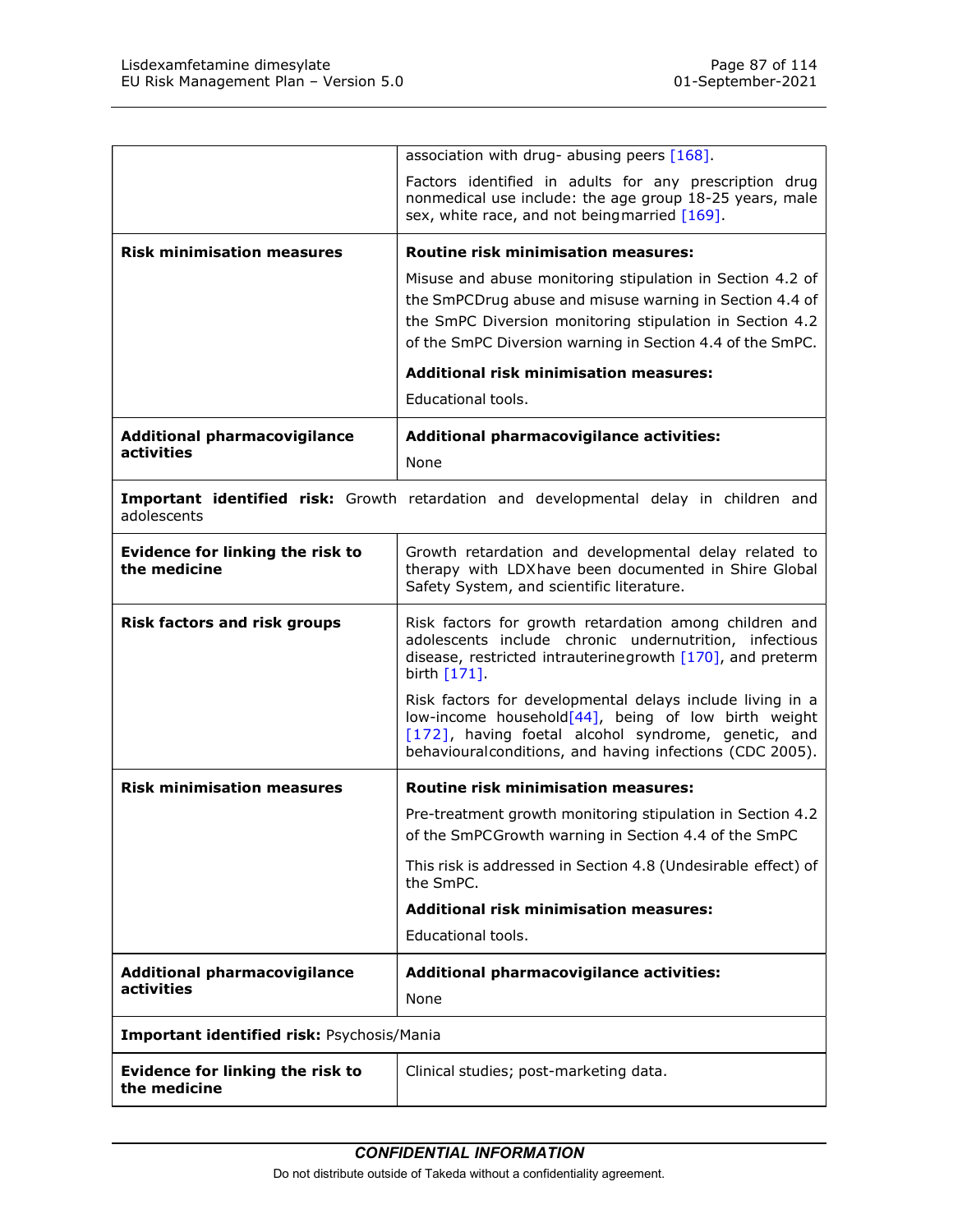| Lisdexamfetamine dimesylate<br>EU Risk Management Plan - Version 5.0 | Page 88 of 114<br>01-September-2021                                                                                                                                                                                                                                                                                                                                                    |
|----------------------------------------------------------------------|----------------------------------------------------------------------------------------------------------------------------------------------------------------------------------------------------------------------------------------------------------------------------------------------------------------------------------------------------------------------------------------|
|                                                                      |                                                                                                                                                                                                                                                                                                                                                                                        |
| <b>Risk factors and risk groups</b>                                  | In the Massachusetts General Hospital study, children with<br>ADHD and comorbid mania at either the baseline or the<br>follow-up assessment had otherclinical predictors expected<br>in the disorder. These correlates included other<br>psychopathology, psychiatric hospitalisation, severely<br>impaired psychosocial functioning, and a family history<br>of mood disorders [173]. |
|                                                                      | A recent cohort study using health claim data in US [174]<br>revealed that among adolescents and young adults with<br>ADHD who were receiving prescription stimulants, new-<br>onset psychosis occurred in approximately 1 in 660<br>patients. Amphetamine use was associated with a greater<br>risk of psychosis than methylphenidate (hazard ratio 1.65;<br>95% CI, 1.31 - 2.09).    |
| <b>Risk minimisation measures</b>                                    | <b>Routine risk minimisation measures:</b>                                                                                                                                                                                                                                                                                                                                             |
|                                                                      | Pre-treatment screening for psychiatric<br>disorders<br>stipulation in Section 4.2 of the SmPC                                                                                                                                                                                                                                                                                         |
|                                                                      | Psychiatric adverse events warning Section 4.4 of the<br>SmPC Also addressed in Section 4.8 (Undesirable effect) of<br>the SmPC.                                                                                                                                                                                                                                                       |
|                                                                      | <b>Additional risk minimisation measures:</b><br>Educational tools.                                                                                                                                                                                                                                                                                                                    |
| <b>Additional</b><br>pharmacovigilance<br>activities                 | Additional pharmacovigilance activities:<br>None                                                                                                                                                                                                                                                                                                                                       |
| Important identified risk: Hostility/Aggression                      |                                                                                                                                                                                                                                                                                                                                                                                        |
| <b>Evidence for linking the risk to</b><br>the medicine              | Clinical studies, post-marketing and scientific literature.                                                                                                                                                                                                                                                                                                                            |
| <b>Risk factors and risk groups</b>                                  | In an Australian cross-sectional population study, males<br>were 1.87 timesmore likely to be diagnosed as aggressive<br>[175]. In a cluster analysis of 406 children, 10% of boys<br>demonstrated physical violence compared to 5.3% of girls<br>$[176]$                                                                                                                               |
|                                                                      | In an Australian population study of toddlers, children,<br>and teens, impulsive- hyperactive ADHD children were<br>12.63 times more likely to be scored as aggressive;<br>inattentive and combination ADHD children werelikely to<br>be scored as delinquent or with conduct disorder (2.71<br>and 4.00 and 3.21 and 2.91, respectively [175].                                        |
|                                                                      | Aggression and hostility may be higher among those with<br>comorbidmental illness in the elderly population [177].                                                                                                                                                                                                                                                                     |
| <b>Risk minimisation measures</b>                                    | Routine risk minimisation measures:<br>disorders                                                                                                                                                                                                                                                                                                                                       |
|                                                                      | Pre-treatment screening for psychiatric<br>stipulation in Section 4.2 of the SmPC                                                                                                                                                                                                                                                                                                      |
|                                                                      |                                                                                                                                                                                                                                                                                                                                                                                        |
|                                                                      | <b>CONFIDENTIAL INFORMATION</b><br>Do not distribute outside of Takeda without a confidentiality agreement.                                                                                                                                                                                                                                                                            |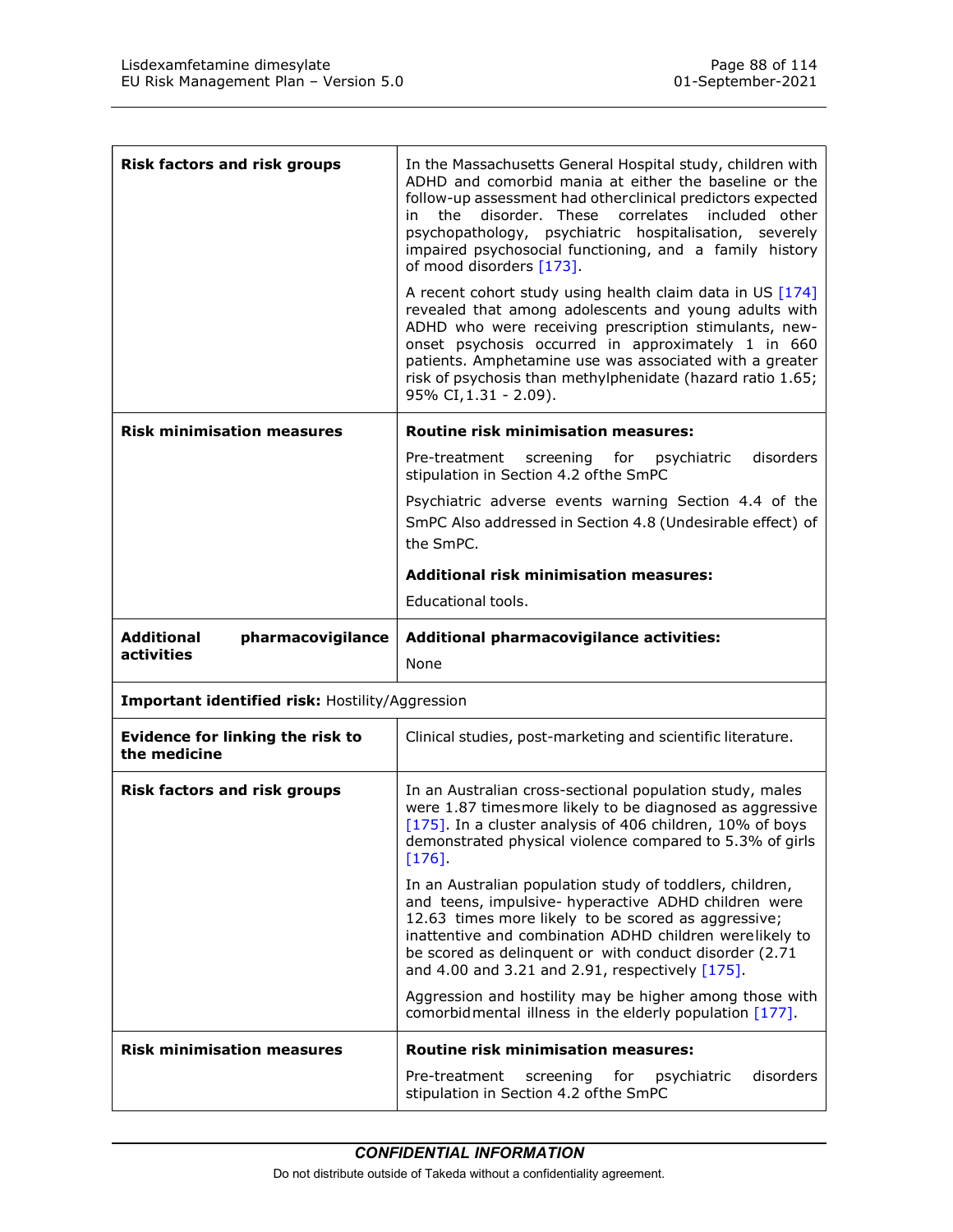| Lisdexamfetamine dimesylate                                                                                                                | Page 89 of 114                                                                                                                                                                                                                                                                                                                                                                                                                                                                                                                                      |
|--------------------------------------------------------------------------------------------------------------------------------------------|-----------------------------------------------------------------------------------------------------------------------------------------------------------------------------------------------------------------------------------------------------------------------------------------------------------------------------------------------------------------------------------------------------------------------------------------------------------------------------------------------------------------------------------------------------|
| EU Risk Management Plan - Version 5.0                                                                                                      | 01-September-2021                                                                                                                                                                                                                                                                                                                                                                                                                                                                                                                                   |
|                                                                                                                                            | Contraindication in Section 4.3 of the SmPC                                                                                                                                                                                                                                                                                                                                                                                                                                                                                                         |
|                                                                                                                                            | Psychiatric adverse events warning in Section 4.4 of the<br>SmPCAIso addressed in Section 4.8 (Undesirable effect) of                                                                                                                                                                                                                                                                                                                                                                                                                               |
|                                                                                                                                            | the SmPC<br><b>Additional risk minimisation measures:</b>                                                                                                                                                                                                                                                                                                                                                                                                                                                                                           |
|                                                                                                                                            | Educational tools.                                                                                                                                                                                                                                                                                                                                                                                                                                                                                                                                  |
| <b>Additional pharmacovigilance</b><br>activities                                                                                          | Additional pharmacovigilance activities:                                                                                                                                                                                                                                                                                                                                                                                                                                                                                                            |
|                                                                                                                                            | None                                                                                                                                                                                                                                                                                                                                                                                                                                                                                                                                                |
| Important identified risk: Depression                                                                                                      |                                                                                                                                                                                                                                                                                                                                                                                                                                                                                                                                                     |
| Evidence for linking the risk to<br>the medicine                                                                                           | Clinical studies; post-marketing, scientific literature.                                                                                                                                                                                                                                                                                                                                                                                                                                                                                            |
| <b>Risk factors and risk groups</b>                                                                                                        | Identified risk factors for depression in adolescents (most<br>often defined as 14-19 years of age) include female sex,<br>family history of depressive episodes, conflict with parents,<br>and elevated symptoms of borderline personality disorder<br>[178]. In adults, risk factors for depression were identified<br>in a large population survey from the US of those aged<br>18-44 years [179]. Factors related to increased risk were:<br>female sex (RR=1.5), marital separation or divorce<br>$(RR=1.9)$ , and being employed $(RR=0.6)$ . |
| <b>Risk minimisation measures</b>                                                                                                          | <b>Routine risk minimisation measures:</b>                                                                                                                                                                                                                                                                                                                                                                                                                                                                                                          |
|                                                                                                                                            | Pre-treatment screening for psychiatric<br>disorders<br>stipulation in Section 4.2 of the current SmPC                                                                                                                                                                                                                                                                                                                                                                                                                                              |
|                                                                                                                                            | Psychiatric adverse events warning Section 4.4 of the<br>SmPC Also addressed in Section 4.8 (Undesirable effect) of<br>the SmPC.                                                                                                                                                                                                                                                                                                                                                                                                                    |
|                                                                                                                                            | <b>Additional risk minimisation measures:</b><br>Educational tools.                                                                                                                                                                                                                                                                                                                                                                                                                                                                                 |
| <b>Additional pharmacovigilance</b>                                                                                                        | Additional pharmacovigilance activities:                                                                                                                                                                                                                                                                                                                                                                                                                                                                                                            |
| activities                                                                                                                                 | None                                                                                                                                                                                                                                                                                                                                                                                                                                                                                                                                                |
|                                                                                                                                            |                                                                                                                                                                                                                                                                                                                                                                                                                                                                                                                                                     |
| Important Potential risk: Serious cardiovascular events (including arrhythmias, ischaemic<br>cardiac events, cardiomyopathy, sudden death) |                                                                                                                                                                                                                                                                                                                                                                                                                                                                                                                                                     |
| Evidence for linking the risk to<br>the medicine                                                                                           | Clinical studies; post-marketing, scientific literature.                                                                                                                                                                                                                                                                                                                                                                                                                                                                                            |
| <b>Risk factors and risk groups</b>                                                                                                        | There are a wide variety of factors that influence the<br>development of serious cardiovascular disorders in the<br>general population including personal characteristics such<br>as age (more frequent in elderly), sex (more common in<br>male), race, weight (obesity), genetic factors (or family<br>history), environmental factors and life styles including<br>occupation, smoking, alcohol use and substance abuse.                                                                                                                         |
|                                                                                                                                            |                                                                                                                                                                                                                                                                                                                                                                                                                                                                                                                                                     |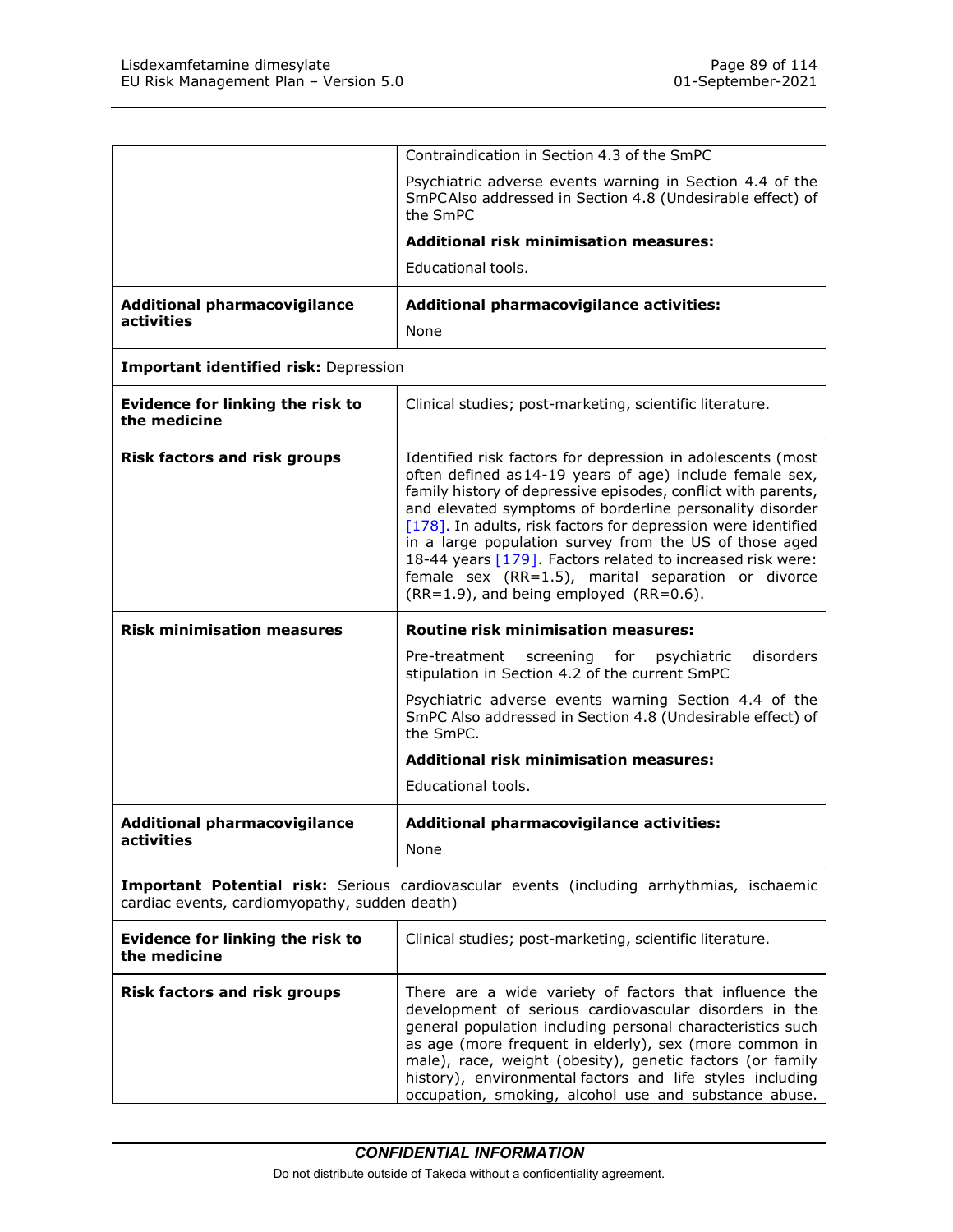| Lisdexamfetamine dimesylate<br>EU Risk Management Plan - Version 5.0 | Page 90 of 114<br>01-September-2021                                                                                                                                                                                                                                                                                                                                  |
|----------------------------------------------------------------------|----------------------------------------------------------------------------------------------------------------------------------------------------------------------------------------------------------------------------------------------------------------------------------------------------------------------------------------------------------------------|
|                                                                      |                                                                                                                                                                                                                                                                                                                                                                      |
|                                                                      | Pre-existing<br>congenital or acquired<br>cardiovascular<br>conditions are clear predisposing factors for serious<br>cardiovascular disorders and serious outcomes.                                                                                                                                                                                                  |
| <b>Risk minimisation measures</b>                                    | <b>Routine risk minimisation measures:</b>                                                                                                                                                                                                                                                                                                                           |
|                                                                      | This risk is addressed in Section 4.2, Section 4.3, Section<br>4.4, Section 4.8, Section 4.9 of the SmPC.                                                                                                                                                                                                                                                            |
|                                                                      | <b>Additional risk minimisation measures:</b><br>Educational tools.                                                                                                                                                                                                                                                                                                  |
| <b>Additional pharmacovigilance</b><br>activities                    | Additional pharmacovigilance activities:<br>None                                                                                                                                                                                                                                                                                                                     |
|                                                                      | Important potential risk: Cerebrovascular disorders (ischaemic and haemorrhagic stroke)                                                                                                                                                                                                                                                                              |
| Evidence for linking the risk to<br>the medicine                     | Among young adults 18-44 years old who were<br>hospitalised in Texas between 2000 and 2003, amfetamine<br>abuse was associated with a 5-fold increase in the risk<br>for haemorrhagic stroke. Cocaine use increases the risk for<br>haemorrhagic stroke to a lesser extent than amfetamine<br>use, but also increases the risk for ischaemic stroke [180].           |
| <b>Risk factors and risk groups</b>                                  | Age, hypertension, cigarette smoking, atrial fibrillation,<br>asymptomatic carotid stenosis, hyperlipidemia, positive<br>family history, previous stroke or transient ischaemic<br>attack, obesity, and diabetes are known risk factors for<br>stroke                                                                                                                |
| <b>Risk minimisation measures</b>                                    | <b>Routine risk minimisation measures:</b>                                                                                                                                                                                                                                                                                                                           |
|                                                                      | This risk is addressed in Sections 4.2, 4.3, and 4.4 of the<br>SmPC.                                                                                                                                                                                                                                                                                                 |
|                                                                      | <b>Additional risk minimisation measures:</b><br>Educational tools.                                                                                                                                                                                                                                                                                                  |
| <b>Additional pharmacovigilance</b><br>activities                    | Additional pharmacovigilance activities:<br>None                                                                                                                                                                                                                                                                                                                     |
| Important potential risk: Syncope                                    |                                                                                                                                                                                                                                                                                                                                                                      |
| Evidence for linking the risk to<br>the medicine                     | Stimulants, including LDX, may cause the unmasking or<br>worsening of pre-existing hypertension, arrhythmia, and<br>ischaemic events due to the adrenergic effect on the heart<br>and blood pressure. Syncopal events can be indicative of<br>cardiac disease. To date, evidence for LDX and syncopal<br>events do not support syncope events as an identified risk. |
| <b>Risk factors and risk groups</b>                                  | Patients with cardiac disease<br>Obstruction to left ventricular outflow or inflow e.g.,<br>$\bullet$<br>aortic valvestenosis                                                                                                                                                                                                                                        |
|                                                                      |                                                                                                                                                                                                                                                                                                                                                                      |
|                                                                      | Obstruction to right ventricular outflow or inflow:<br>$\bullet$                                                                                                                                                                                                                                                                                                     |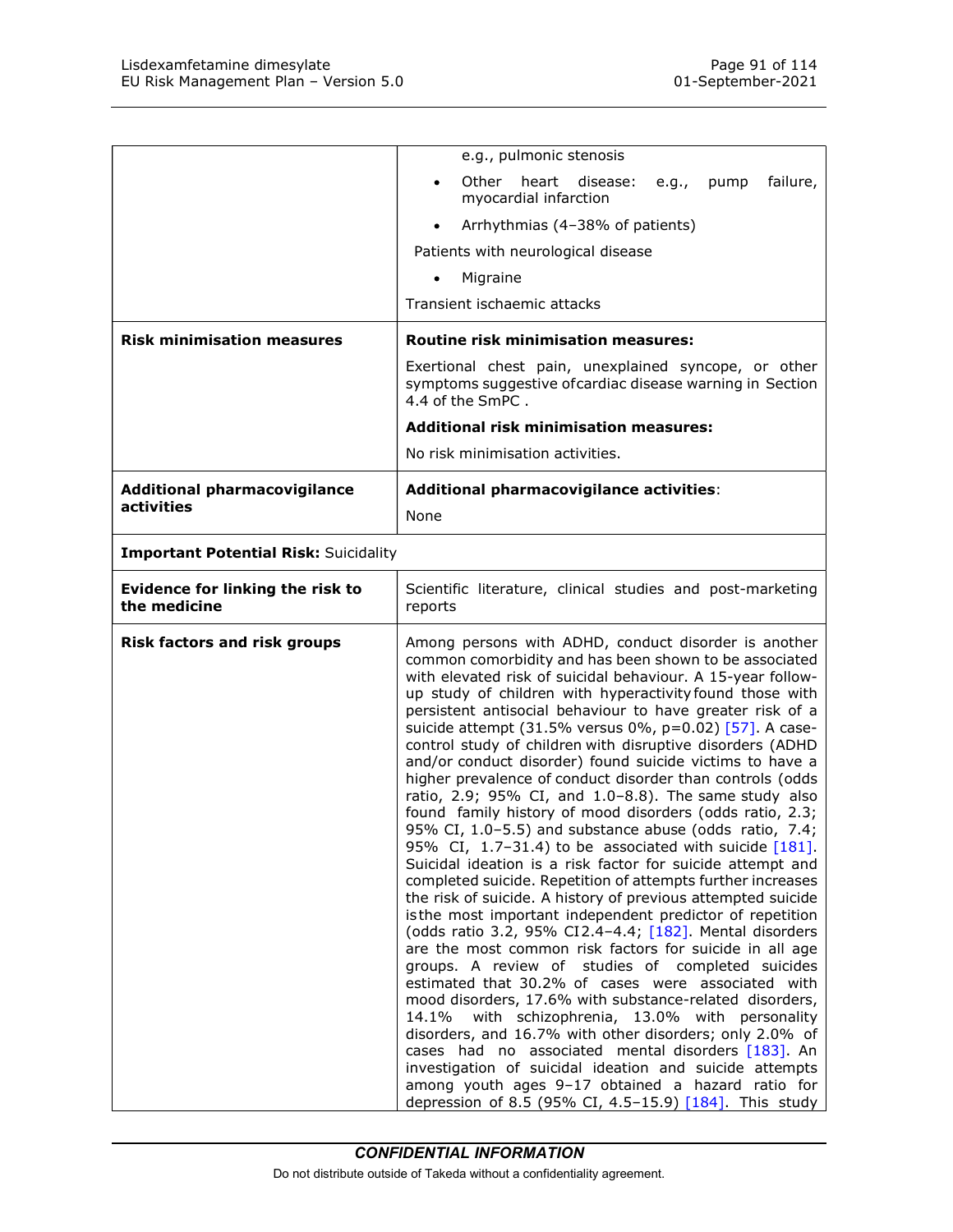| Lisdexamfetamine dimesylate                                          | Page 92 of 114                                                                                                          |
|----------------------------------------------------------------------|-------------------------------------------------------------------------------------------------------------------------|
| EU Risk Management Plan - Version 5.0                                | 01-September-2021                                                                                                       |
|                                                                      |                                                                                                                         |
|                                                                      | found that alcohol abuse or dependence was highly                                                                       |
|                                                                      | predictive of suicide attempts (odds ratio, 25.2; 95% CI,<br>4.6-129.2). Daily use of cigarettes also predicted suicide |
|                                                                      | attempts (odds ratio, 5.0; 95% CI, 1.2-19.4) [184]. In a<br>Swedish register based longitudinal study of 37,936         |
|                                                                      | patients with ADHD no evidencewas found for a positive<br>association between the use of drug treatments for ADHD       |
|                                                                      | and the risk of concomitant suicidal behaviour among                                                                    |
|                                                                      | patients with ADHD. The authors concluded that, if<br>anything, the results pointed to a potential protective           |
|                                                                      | effect of drugs for ADHD on suicidal behaviour, particularly<br>for stimulant drugs [41].                               |
| <b>Risk minimisation measures</b>                                    | <b>Routine risk minimisation measures:</b>                                                                              |
|                                                                      | This risk is addressed in Sections 4.2 and 4.4 of the SmPC.                                                             |
|                                                                      | <b>Additional risk minimisation measures:</b>                                                                           |
|                                                                      | Educational tools.                                                                                                      |
| <b>Additional pharmacovigilance</b>                                  | Additional pharmacovigilance activities:                                                                                |
| activities                                                           | None                                                                                                                    |
| Important Potential Risk: Off-label use                              |                                                                                                                         |
| <b>Evidence for linking the risk to</b><br>the medicine              | Spontaneous reports from post-marketing surveillance.                                                                   |
| <b>Risk factors and risk groups</b>                                  | Not applicable                                                                                                          |
| <b>Risk minimisation measures</b>                                    | <b>Routine risk minimisation measures:</b>                                                                              |
|                                                                      | Off-label age groups addressed in Section 4.2 (Special<br>populations) of the SmPC.                                     |
|                                                                      | <b>Additional risk minimisation measures:</b><br>Educational tools.                                                     |
| <b>Additional pharmacovigilance</b>                                  | Additional pharmacovigilance activities:                                                                                |
| activities                                                           | None                                                                                                                    |
| Important Potential Risk: Neonatal effects on growth (via lactation) |                                                                                                                         |
| Evidence for linking the risk to<br>the medicine                     | Spontaneous reports from post-marketing surveillance.                                                                   |
| <b>Risk factors and risk groups</b>                                  | Not applicable                                                                                                          |
| <b>Risk minimisation measures</b>                                    | Routine risk minimisation measures:                                                                                     |
|                                                                      | Breastfeeding is addressed in Section 4.6 of the SmPC.                                                                  |
|                                                                      | <b>Additional risk minimisation measures:</b>                                                                           |
|                                                                      | No risk minimisation activities.                                                                                        |
|                                                                      |                                                                                                                         |
|                                                                      |                                                                                                                         |
|                                                                      | <b>CONFIDENTIAL INFORMATION</b>                                                                                         |